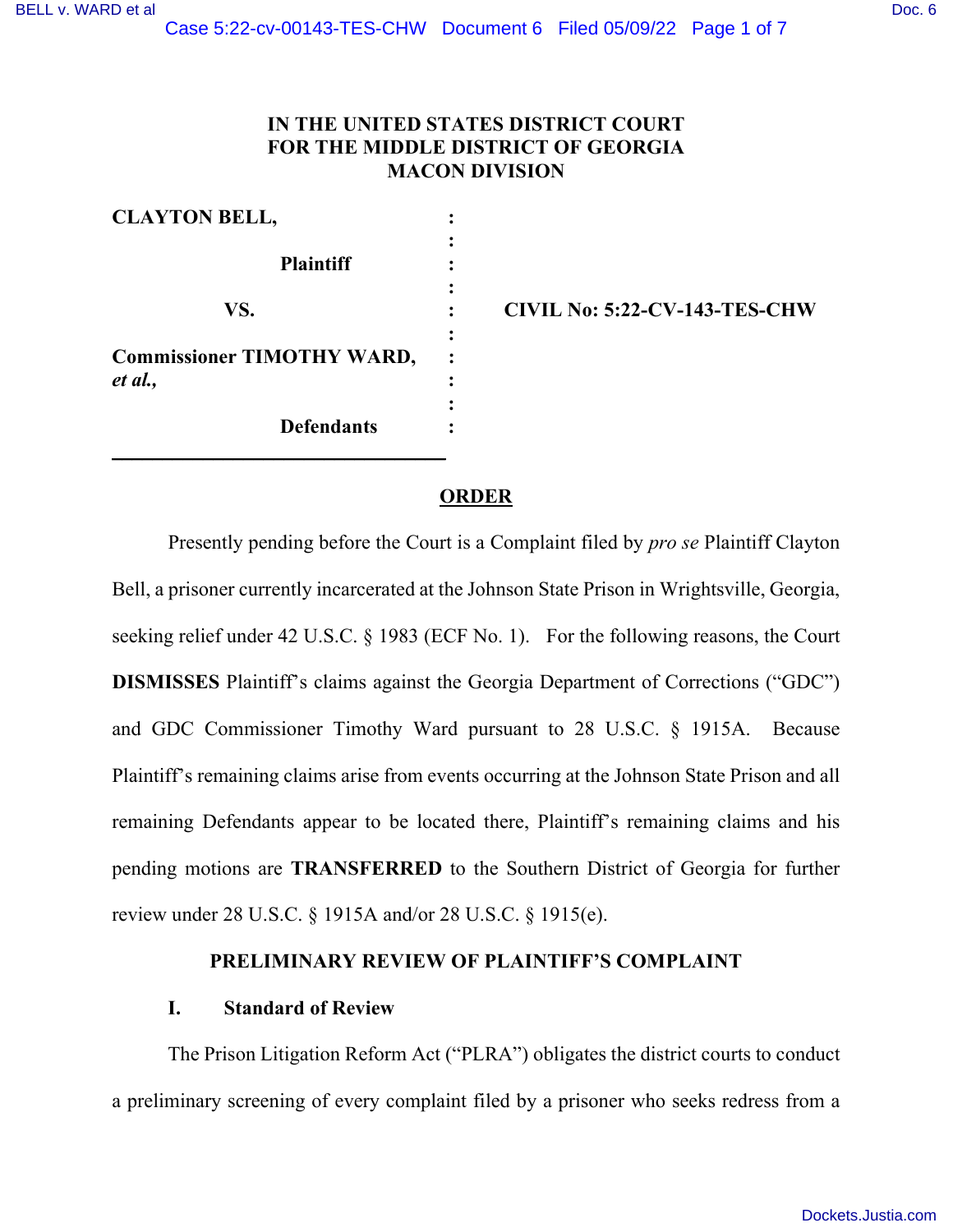### Case 5:22-cv-00143-TES-CHW Document 6 Filed 05/09/22 Page 2 of 7

government entity, official, or employee. *See* 28 U.S.C. § 1915A(a). When conducting preliminary screening, the Court must accept all factual allegations in the complaint as true. *Boxer X v. Harris*, 437 F.3d 1107, 1110 (11th Cir. 2006) *abrogated in part on other grounds by Wilkins v. Gaddy*, 559 U.S. 34 (2010); *Hughes v. Lott*, 350 F.3d 1157, 1159-60 (11th Cir. 2003). *Pro se* pleadings, like the one in this case, are "'held to a less stringent standard than pleadings drafted by attorneys and will, therefore, be liberally construed.'" *Hughes*, 350 F.3d at 1160 (citation omitted). Still, the Court must dismiss a prisoner complaint if it "(1) is frivolous, malicious, or fails to state a claim upon which relief may be granted; or (2) seeks monetary relief from a defendant who is immune from such relief." 28 U.S.C. §1915A(b).

A claim is frivolous if it "'lacks an arguable basis either in law or in fact.'" *Miller v. Donald*, 541 F.3d 1091, 1100 (11th Cir. 2008) (citation omitted). The Court may dismiss claims that are based on "'indisputably meritless legal'" theories and "'claims whose factual contentions are clearly baseless." *Id.* (citation omitted). A complaint fails to state a claim if it does not include "sufficient factual matter, accepted as true, to 'state a claim to relief that is plausible on its face.'" *Ashcroft v. Iqbal*, 556 U.S. 662, 678 (2009) (quoting *Bell Atl. Corp. v. Twombly*, 550 U.S. 544, 570 (2007)). The factual allegations in a complaint "must be enough to raise a right to relief above the speculative level" and cannot "'merely create[] a suspicion [of] a legally cognizable right of action.'" *Twombly*, 550 U.S. at 555 (citation omitted)*.* In other words, the complaint must allege enough facts "to raise a reasonable expectation that discovery will reveal evidence" supporting a claim. *Id.* at 556. "Threadbare recitals of the elements of a cause of action, supported by mere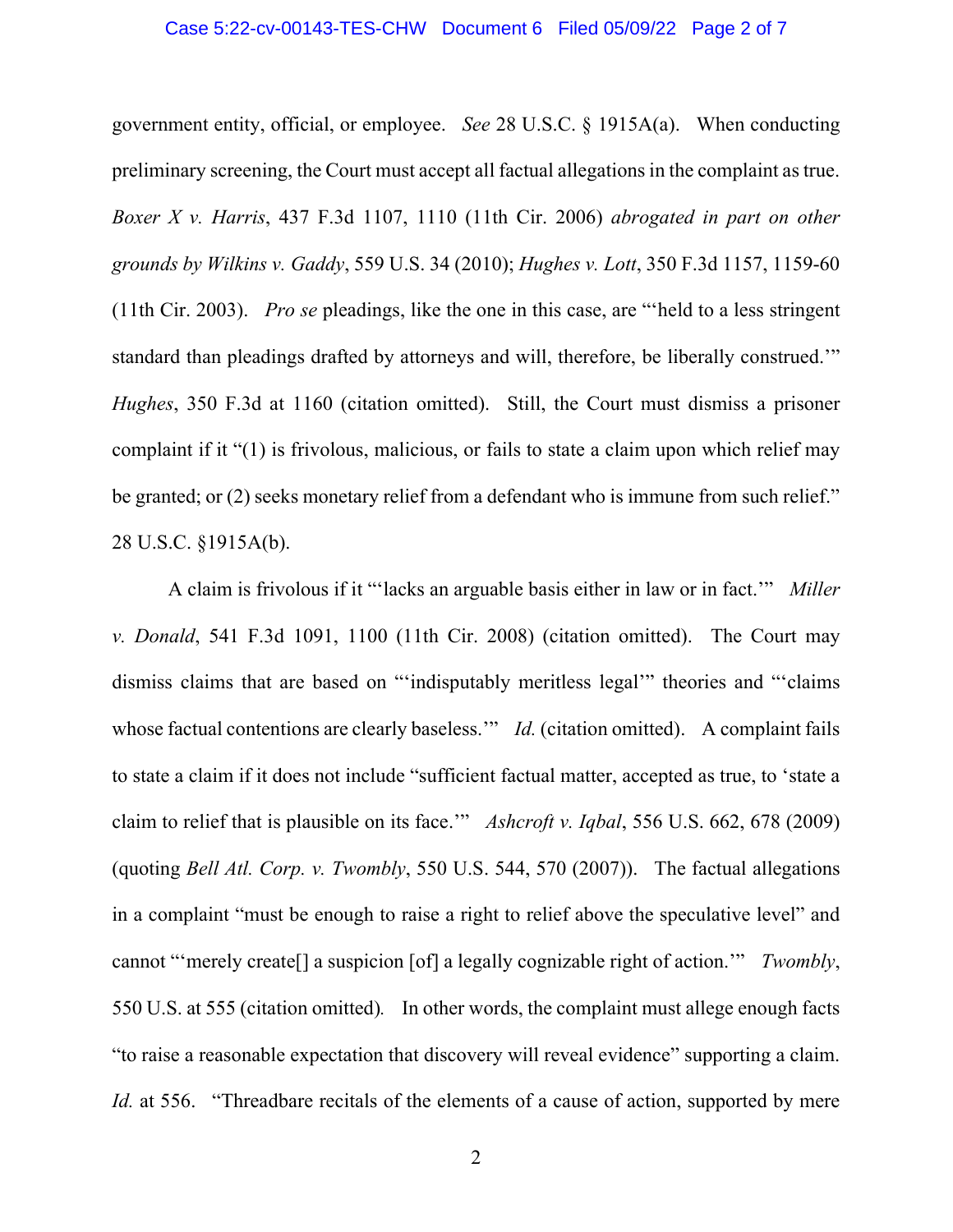conclusory statements, do not suffice." *Iqbal*, 556 U.S. at 678.

To state a claim for relief under § 1983, a plaintiff must allege that (1) an act or omission deprived him of a right, privilege, or immunity secured by the Constitution or a statute of the United States; and (2) the act or omission was committed by a person acting under color of state law. *Hale v. Tallapoosa Cnty.*, 50 F.3d 1579, 1582 (11th Cir. 1995). If a litigant cannot satisfy these requirements or fails to provide factual allegations in support of his claim or claims, the complaint is subject to dismissal. *See Chappell v. Rich*, 340 F.3d 1279, 1282-84 (11th Cir. 2003).

### **II. Factual Allegations and Plaintiff's Claims**

Plaintiff's claims arise from his current incarceration at the Johnson State Prison ("JSP"). Compl. 4, ECF No. 1. According to the Complaint, Plaintiff was involved in a physical altercation on January 7, 2022, which resulted in injuries to Plaintiff including a black eye and a broken arm. *Id.* Plaintiff alleges there was inadequate security and medical staff in the dorm at the time he was injured, and for approximately two weeks he suffered from "unbareable [sic] sharp, stabbing pains" in his arm for which he repeatedly sought medical treatment. *Id.* Ultimately, an x-ray confirmed that his arm had been broken, but prison medical staff only provided Plaintiff with "a make-shift splint and some 200 mg ibuprophen [sic]" at that time. *Id.* Meanwhile, Plaintiff "had lost the use of [his] right hand" and suffered "excrushiating [sic] pain" which disrupted his sleep and caused him difficulty with "simple, daily tasks." *Id.* at 6.

More than a month after the incident, Plaintiff saw an orthopedist who "asked [Plaintiff] why [he] waited so long to see him." Compl. 5, ECF No. 1. The orthopedist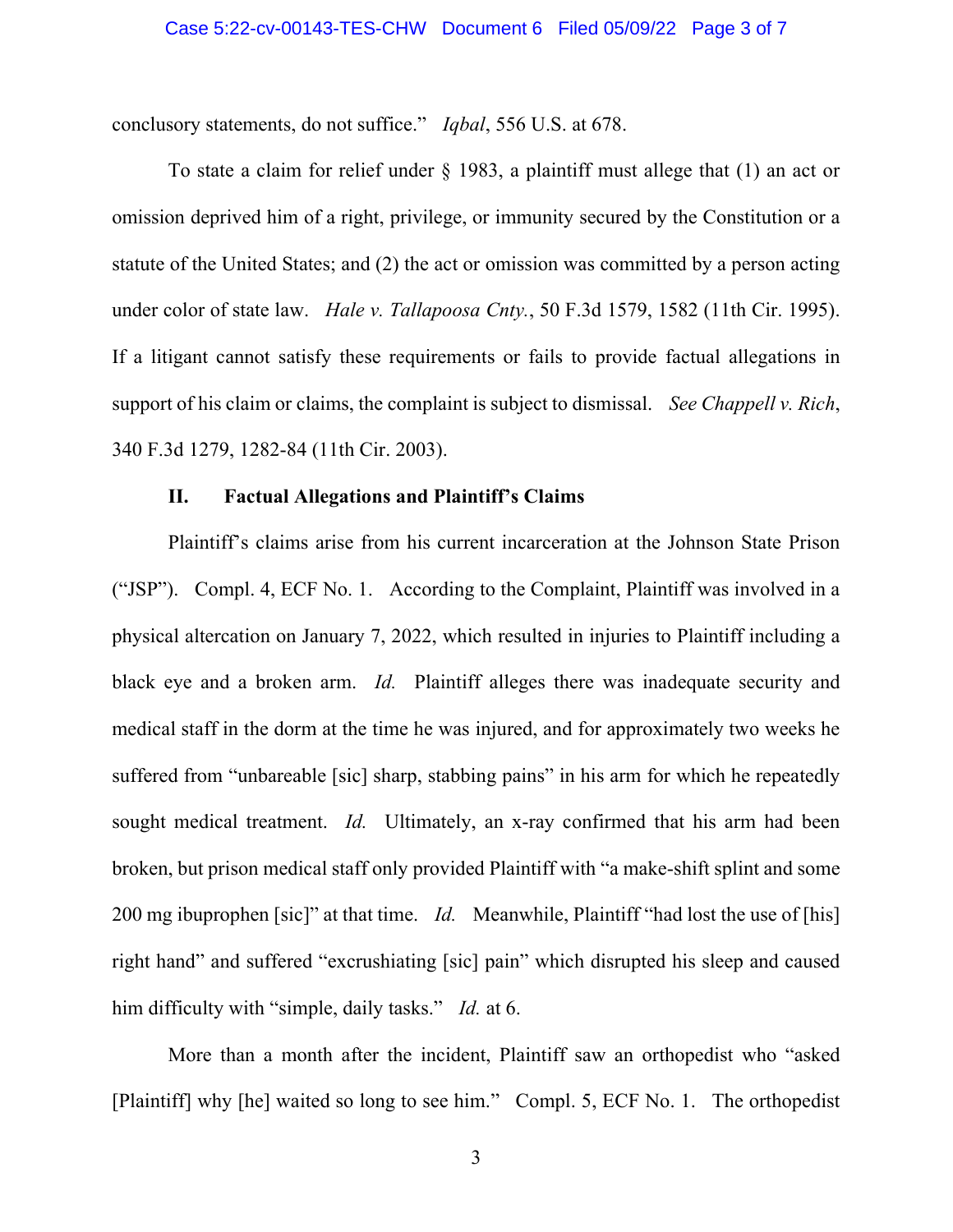### Case 5:22-cv-00143-TES-CHW Document 6 Filed 05/09/22 Page 4 of 7

recommended emergency surgery, which Plaintiff alleges the GDC "would not authorize, therefore causing a further delay in [his] medical care." *Id.* at 6. On February 10, 2022, Plaintiff received surgery that required his arm to be rebroken and the insertion of plates and screws. *Id.* Plaintiff contends that Defendants' failure to provide him with timely and adequate medical care violated his constitutional rights, and as a result he seeks injunctive relief and monetary compensation. *Id.* at 7.

#### **III. Discussion**

Plaintiff has named four individuals as Defendants in this action: the GDC itself, GDC Commissioner Timothy Ward, JSP Warden Antonio Caldwell, and JSP Medical Unit Manager Ms. Bragg. Compl. 3, ECF No. 1. As an initial matter, the claims against the GDC itself must be dismissed. The Eleventh Amendment to the United States Constitution provides that "[t]he Judicial power of the United States shall not be construed to extend to any suit in law or equity, commenced or prosecuted against one of the United States by Citizens of another State, or by Citizens or Subjects of any Foreign State." Thus, "[t]he Eleventh Amendment bars suits against a state for alleged deprivations of civil liberties unless the state has waived its immunity or 'unless Congress has exercised its undoubted power under  $\S$  5 of the Fourteenth Amendment to override that immunity." *Robinson v. Ga. Dep't of Transp.,* [966 F.2d 637, 640 \(11th Cir.1992\)](https://a.next.westlaw.com/Link/Document/FullText?findType=Y&serNum=1992119694&pubNum=350&originatingDoc=Id9a09d132c2811dfae65b23e804c3c12&refType=RP&fi=co_pp_sp_350_640&originationContext=document&transitionType=DocumentItem&contextData=(sc.Search)#co_pp_sp_350_640) (quoting *[Will v. Mich.](https://a.next.westlaw.com/Link/Document/FullText?findType=Y&serNum=1989089479&pubNum=708&originatingDoc=Id9a09d132c2811dfae65b23e804c3c12&refType=RP&originationContext=document&transitionType=DocumentItem&contextData=(sc.Search))  Dep't of State Police,* [491 U.S. 58, 66 \(1989\)\)](https://a.next.westlaw.com/Link/Document/FullText?findType=Y&serNum=1989089479&pubNum=708&originatingDoc=Id9a09d132c2811dfae65b23e804c3c12&refType=RP&originationContext=document&transitionType=DocumentItem&contextData=(sc.Search)). The United States Supreme Court has "concluded that Congress, in passing [§ 1983,](https://a.next.westlaw.com/Link/Document/FullText?findType=L&pubNum=1000546&cite=42USCAS1983&originatingDoc=Id9a09d132c2811dfae65b23e804c3c12&refType=LQ&originationContext=document&transitionType=DocumentItem&contextData=(sc.Search)) did not intend to override the immunity guaranteed to the states by the Eleventh Amendment." *Id.* (citing *[Quern v. Jordan,](https://a.next.westlaw.com/Link/Document/FullText?findType=Y&serNum=1979108041&pubNum=708&originatingDoc=Id9a09d132c2811dfae65b23e804c3c12&refType=RP&originationContext=document&transitionType=DocumentItem&contextData=(sc.Search))* 440 [U.S. 332, 341 \(1979\)\)](https://a.next.westlaw.com/Link/Document/FullText?findType=Y&serNum=1979108041&pubNum=708&originatingDoc=Id9a09d132c2811dfae65b23e804c3c12&refType=RP&originationContext=document&transitionType=DocumentItem&contextData=(sc.Search)). Moreover, the State of Georgia has not waived its sovereign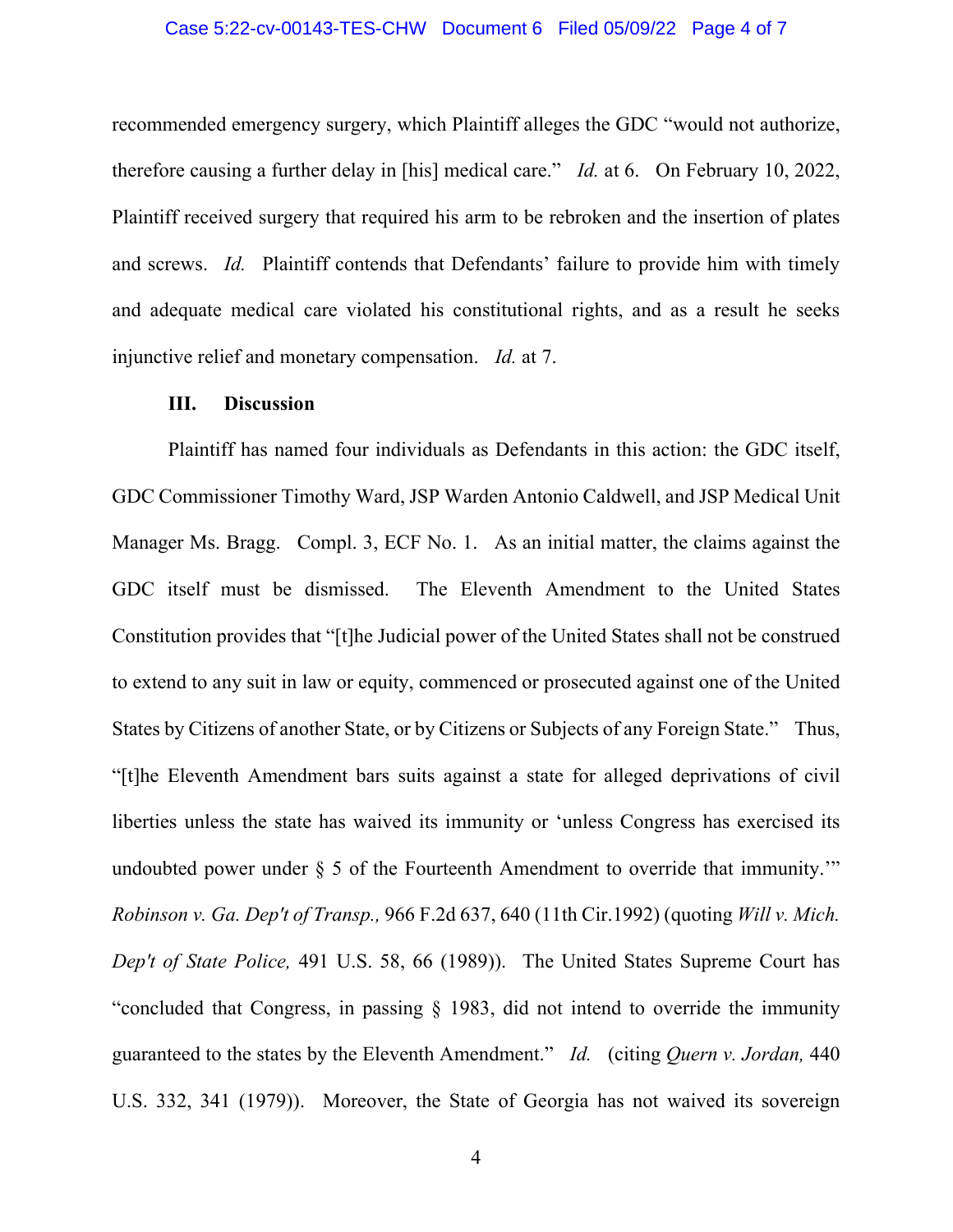### Case 5:22-cv-00143-TES-CHW Document 6 Filed 05/09/22 Page 5 of 7

immunity with respect to cases brought in federal court. *See* [Ga. Const. art. I, § II, para.](https://a.next.westlaw.com/Link/Document/FullText?findType=L&pubNum=1000468&cite=GACNART1S2PIX&originatingDoc=Id9a09d132c2811dfae65b23e804c3c12&refType=LQ&originationContext=document&transitionType=DocumentItem&contextData=(sc.Search))  [IX\(f\)](https://a.next.westlaw.com/Link/Document/FullText?findType=L&pubNum=1000468&cite=GACNART1S2PIX&originatingDoc=Id9a09d132c2811dfae65b23e804c3c12&refType=LQ&originationContext=document&transitionType=DocumentItem&contextData=(sc.Search)) ("No waiver of sovereign immunity shall be construed as a waiver of any immunity provided to the state ... by the United States Constitution."); *see also Robinson*, 966 F.2d at 640. As a state entity, the GDC is also entitled to Eleventh Amendment immunity. *See Stevens v. Gay*, 864 F.2d 113, 115 (11th Cir. 1989) ("The Eleventh Amendment bars [the plaintiff's § 1983] action against the Georgia Department of Corrections . . . . This Eleventh Amendment bar applies regardless of whether the plaintiff seeks money damages or prospective injunctive relief."); *see also Will*, 491 U.S. at 70 (states and governmental entities that are considered "arms of the state" are not considered "persons" capable of being sued under § 1983). Plaintiff's claims against the GDC should therefore be dismissed.

Plaintiff's claims against Defendant Ward must also be dismissed. Plaintiff has not alleged that Defendant Ward personally participated in any of the medical decision-making in this case. Plaintiff instead appears to be attempting to hold Defendant Ward liable in his supervisory capacity as the commissioner of the GDC. It is well-settled in the Eleventh Circuit that supervisory officials are not liable under  $\S$  1983 for the unconstitutional acts of their subordinates on the basis of *respondeat superior* or vicarious liability. *See, e.g., Cottone v. Jenne*, 326 F.3d 1352, 1360 (11th Cir. 2003). Rather, supervisors can only be held liable under  $\S$  1983 if they personally participated in unconstitutional conduct or if there is a causal connection between their actions and the alleged constitutional violation. *See, e.g., Hendrix v. Tucker*, 535 F. App'x 803, 805 (11th Cir. 2013) (per curiam). A causal connection can be established if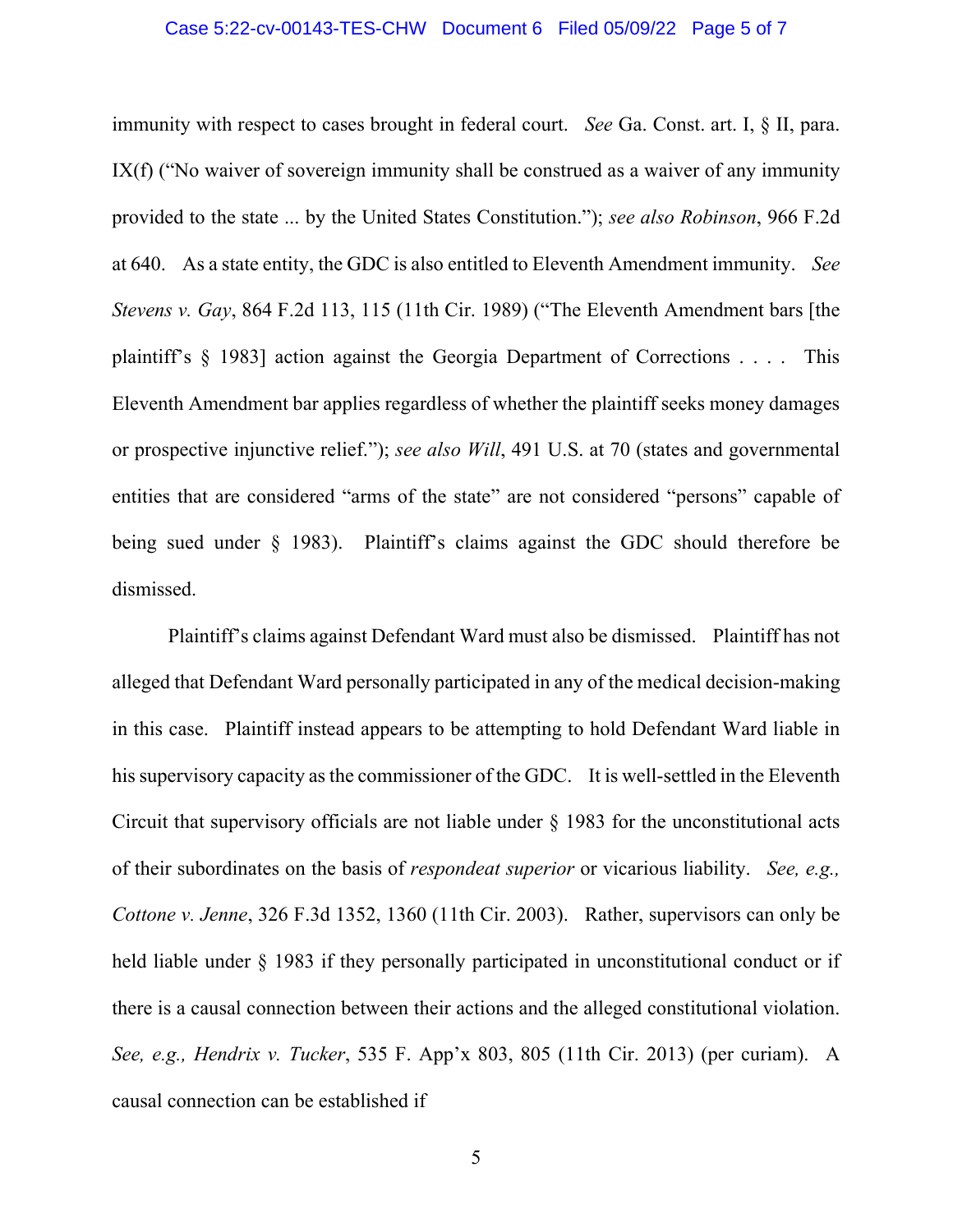(1) a history of widespread abuse puts the responsible supervisor on notice of the need to correct the alleged deprivation and he fail[ed] to do so; (2) the supervisor's improper custom or policy le[d] to deliberate indifference to constitutional rights; or (3) facts support an inference that the supervisor directed the subordinates to act unlawfully or knew that the subordinates would act unlawfully and failed to stop them from doing so.

*Id.* "The standard by which a supervisor is held liable in her individual capacity for the actions of a subordinate is extremely rigorous." *Id.* (internal quotation marks omitted).

Plaintiff has not alleged any facts suggesting that a history of widespread abuse would have put Defendant Ward on notice of a need to correct the alleged constitutional deprivation in this case; nor has Plaintiff alleged that Defendant Ward had an improper custom or policy concerning inmates' medical care or that he directed his subordinates to act unlawfully (or knew they would do so and failed to stop them). Plaintiff has therefore failed to plead an adequate basis for holding Defendant Ward responsible for any alleged constitutional violation in this case, and he should therefore be dismissed from this action.

As noted above, Plaintiff's claims arise from his treatment at JSP, which is located in the Southern District of Georgia, and both remaining Defendants appear to be located there. After the dismissal of the GDC and Defendant Ward, there is no longer a basis for venue in this Court, and a proper venue for this case would be in the Southern District. *See* 28 U.S.C. § 1391(b). This case should thus be transferred to the Dublin Division of the United States District Court for the Southern District of Georgia. *See* 28 U.S.C. § 1406(a) (authorizing district court to "dismiss, or if it be in the interest of justice, transfer such case to any district . . . in which it could have been brought"); 28 U.S.C.  $\S 90(c)(2)$ .